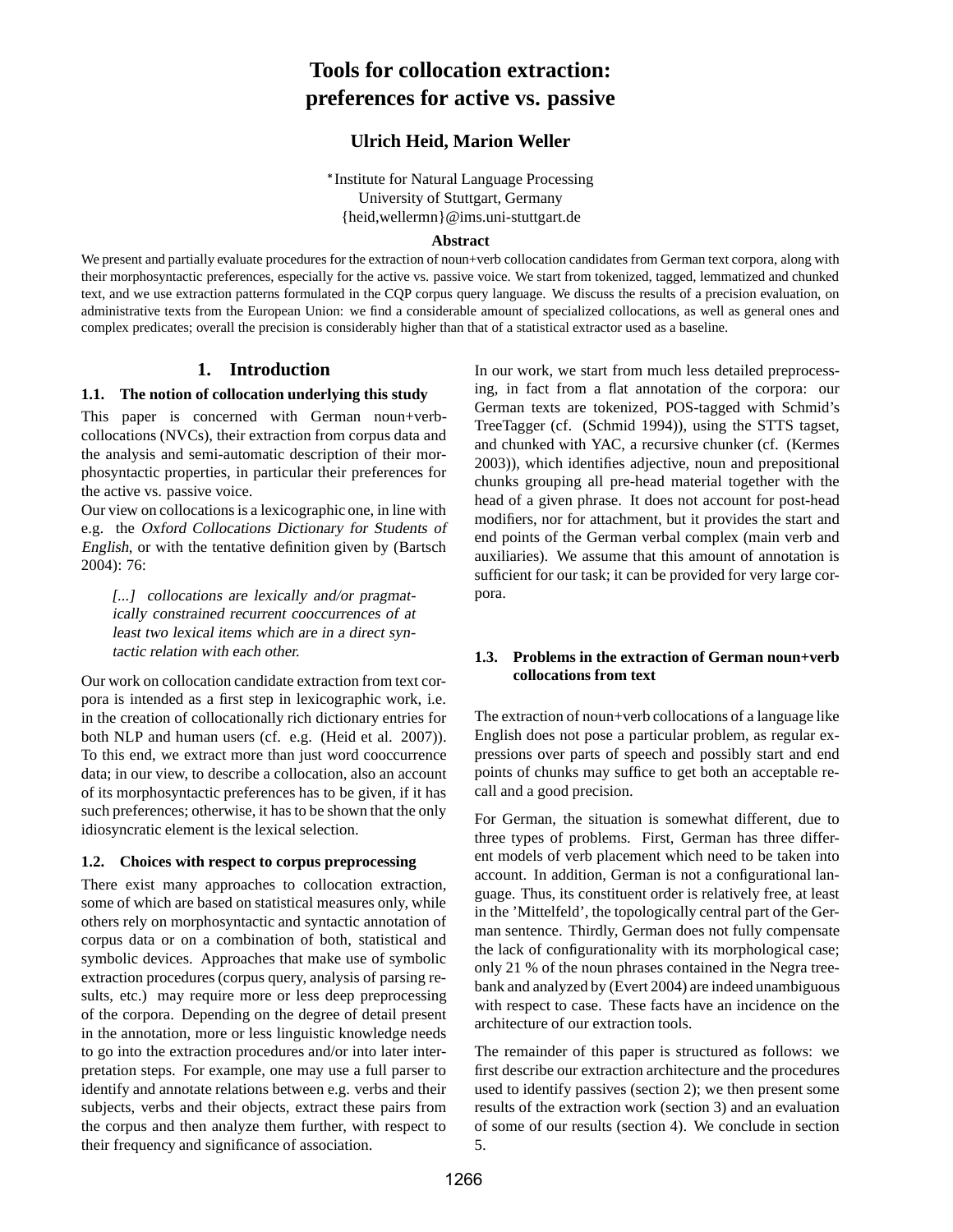#### **1.4. Corpus data considered**

We have used different types of corpora for the experiments reported here. The bulk of the texts come from newspapers from Germany<sup>1</sup>, Switzerland and Austria<sup>2</sup>. However, we also analyzed the German part of the Acquis Communautaire Corpus (cf. (Steinberger et al. 2006), 16 M) and a corpus of texts from juridical journals provided by a cooperation partner (78 M).

# **2. Extracting German noun+verb collocations and their linguistic properties from text corpora**

### **2.1. Outline architecture**

Our tools are conceived as a sequence of corpus processing steps: the input is tokenized, POS-tagged, lemmatized and recursively chunked as described above. After this preprocessing, we use extraction patterns based on the corpus query language  $CQP^3$  to extract noun+verb pairs and their contexts. All verb pair occurrences are stored in a database, along with attribute/value pairs for the morphosyntactic features we are interested in (see below). In a subsequent step, the candidates can be ordered by frequency, or their association strength can be determined by means of an association measure, such as the log likelihood ratio test (cf. (Dunning 1993)). This basic architecture is described in (Ritz/Heid 2006) and (Ritz 2006).

This sequencing, which is inverted with respect to e.g. (Smadja 1993)'s approach, has the advantage of allowing us to work with syntactically homogeneous candidate material (cf. also (Krenn 2000), (Evert 2005) or (Serețan/Wehrli 2006)); furthermore, as we are interested in separating active from passive occurrences, we simply use two separate queries which extract distinct sets of sentences, and we store along with each collocation candidate instance, whether it comes from an active or a passive clause.

To identify the morphosyntactic properties of the collocation candidates, we use the morphological annotation contained in the corpus data, and we note attribute/value pairs for the following properties of each candidate: number, determiner and possible modifiers of the noun, negation, quantifiers and the presence or absence of a modal auxiliary; in addition, we identify the voice (active/passive), the passive auxiliary (sein for stative passive vs. werden for the dynamic passive), as well as the verb placement model from which the candidate is extracted. All parameter values of each candidate are stored in the database; to identify preferences, we consider all occurrences of a given verb+noun pair, and we calculate preferences according to the calculus proposed by (Evert 2004).

#### **2.2. Accounting for German word order**

As mentioned above, German has three models of verb placement, verb-first  $(v-1)$  in our tables), verb-second  $(v-$ 2) and verb-final (vlast). The first one is used in questions and conditionals, the last one in subclauses, and the verb-second model in all other cases. These three models are illustrated in table 1 below 4 .

As can be seen in table 1, the verb-first model and often the verb-second model lead to a separation of the verb and its complement noun phrase, whereas these two elements of the collocation candidate are typically adjacent or only separated by adverbial constituents in the verb-final case. Consequently, we mainly extract active clauses from the verb-final model. Verb-final clauses make up for about 25 % of all finite verbs in the German TIGER treebank: clearly, our procedure reduces recall drastically, but it helps considerably to improve precision. We do not think that this choice will influence our data about the distribution of morphosyntactic features; in the active, all collocations are likely evenly represented in the three word order models.

#### **2.3. Extracting passive data**

To extract passives, we consider all three verb placement models, as the passive auxiliary and possible modal auxiliaries, together with conjunctions at the start of a subclause and the participle determine quite clearly in which domain the complements of a verb may be found. Passives share this property with active clauses under the verb-final model. Table 2 shows the three models under the passive.

We identify passives with sequence models: figure 1 shows a query for the passive in the verb-final model. The query match begins with a sentence introducing conjunction or a relative pronoun (line 2); in the relevant NP (line 4-9), which is typically immediately left of the verb complex, no measure nouns (meas), pronouns, proper nouns (ne) or cardinal numbers are allowed, as these don't form relevant collocations. This NP can be followed by an arbitrary number of tokens, e.g. adverbs, (but no further NP, line 10) and an optional tense auxilary (line 11). The past participle (line 12) is the verbal collocate, followed by the passive auxiliaries*sein* or *werden* and possibly by further tense auxiliaries and/or modal auxiliaries. The match may not cross sentence boundaries (line 17).

#### **3. Results**

#### **3.1. Frequency of passives**

The overall frequency of passives in our texts varies between ca. 5.8 % and 15.3 %. The lowest figure is found in newspapers (ca. 5.8 % on a 76 M word corpus composed of *Frankfurter Rundschau* and *Stuttgarter Zeitung* (1992/93, see above)). The highest amounts of passives (ca. 15.3 % of all verb forms) is found in the administrative language of

<sup>&</sup>lt;sup>1</sup>We use data from the Frankfurter Rundschau (ECI version, 1992/93, 40 M), the Stuttgarter Zeitung (1992/93, 36 M), the Frankfurter Allgemeine Zeitung (1997-99, 80 M) and Die Zeit (1998 - 2005, 50 M).

<sup>&</sup>lt;sup>2</sup>Parts of the DeReKo corpus jointly created by the Institut für deutsche Sprache, Mannheim, and the universities of Tübingen and Stuttgart.

 ${}^{3}$ Cf. (Evert 2005b).

 $4$ Abbreviations of topological fields in table 1: VF = Vorfeld (first constituent of the sentence);  $LK =$  Linke Satzklammer (verbal or conjunction position);  $MF = Mittelfeld$  (the typical place of NPs and PPs, which may occur in any order, depending e.g. on information structural constraints); RK = Rechte Satzklammer (second possible verbal position);  $NF = Nachfeld$  (position of e.g. extraposed material).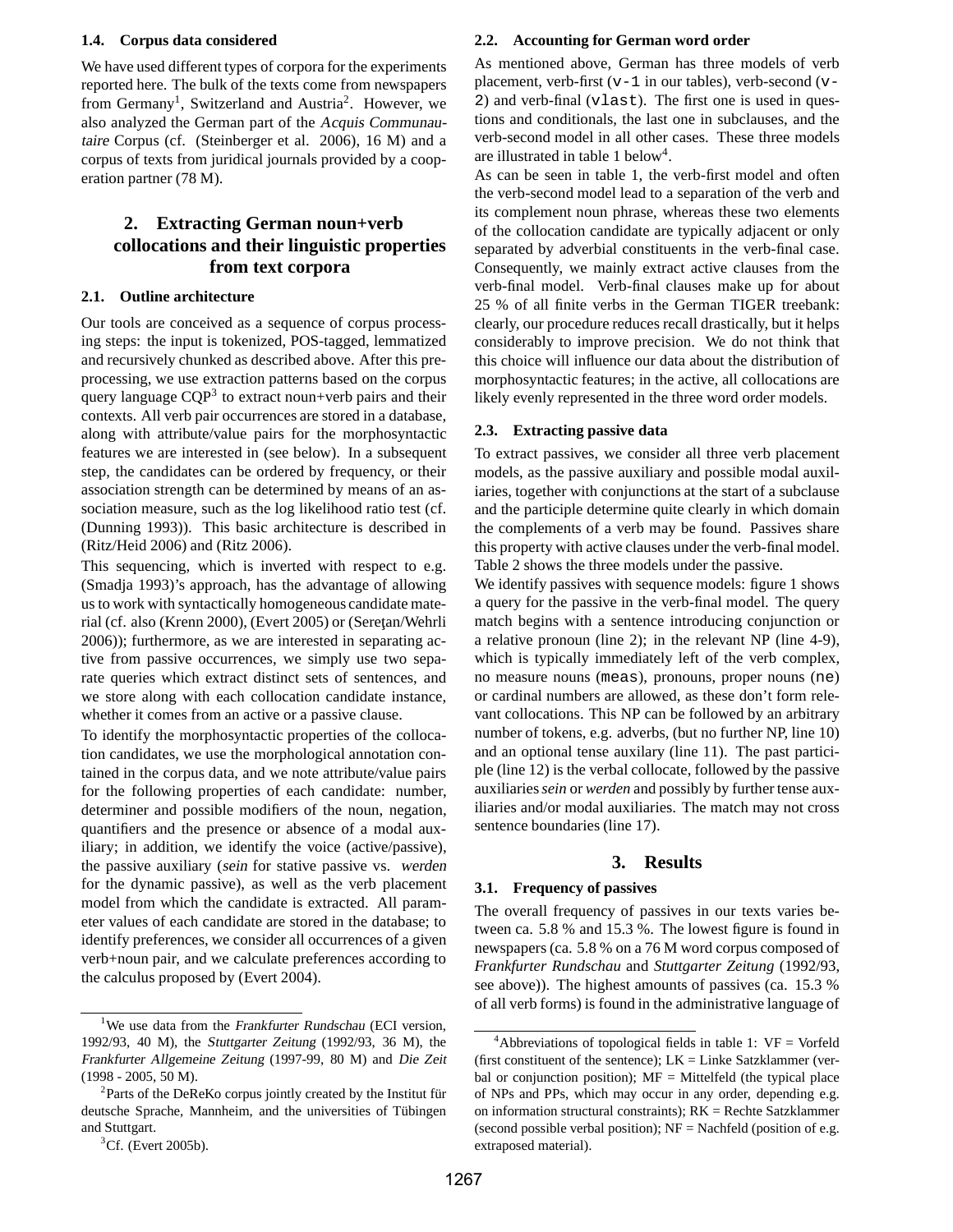| Type        | Model   | VF          | LК   | MF              |                 | RK   | NF   |
|-------------|---------|-------------|------|-----------------|-----------------|------|------|
| Question    | v- l    |             | Löst | der Mitarbeiter | [] das Problem? |      |      |
| Conditl.    | $V - 1$ |             | Löst | der Mitarbeiter | [] das Problem, |      | $SO$ |
| Decl. sent. | $v-2$   | Der Mitarb. | löst | ] das Problem   |                 |      |      |
| Subclause   | vlast   |             | weil | der Mitarbeiter | [] das Problem  | löst |      |

Table 1: Models of verb placement in German: examples

|       | VF        | LK   | MF        |      | RK       |             |
|-------|-----------|------|-----------|------|----------|-------------|
| v-1   | (Es)      | wird | die Frage | dann | gestellt |             |
|       |           | Kann | die Frage |      | gestellt | werden?     |
| v-2   | Die Frage | wird |           | dann | gestellt |             |
|       | Die Frage | kann | hier      | wohl | gestellt | werden      |
| vlast |           | weil | die Frage | dann | gestellt | wird        |
|       |           | daß  | die Frage | dann | gestellt | werden kann |

Table 2: German verb placement models for passives and constructions with modal verbs

*Acquis Communautaire*. The juridical texts show ca. 7 % of passive occurrences. We thus look at relatively rare occurrences. It is then all the more significant, at least of the administrative style of the *Acquis* corpus, to find combinations like *Beihilfe + zahlen* (pay financial aid), *Präsident + ermächtigen* (entrust + the president) overwhelmingly in the passive.

#### **3.2. Morphosyntactic preferences of collocations**

In table 3, we show some results<sup>5</sup> for the noun *Rechnung* (account) as used in the *Acquis Communautaire Corpus*: there is a burst with *Rechnung tragen* (keep track), which always shows up without article and in the singular. The other word pairs use the meaning of 'bill', i.e. *Rechnung ausstellen*, *erstellen* (make out), *bezahlen* (pay). The data for *Rechnung ausstellen* show variability with respect to number, determination and voice, which points towards a compositional interpretation, as suggested by e.g. (Fazly/Stevenson 2006) while the figures for *Rechnung tragen* are a clear sign of fixedness and idiomaticity.

#### **3.3. Word order preferences of collocations in the passive**

Passives show roughly the same distribution over the three word order models as actives. Verb-second cases make up for roughly half of all occurrences, verb-final for more than one third, and verb-first for about 10-12 %. One would thus expect passive forms of individual collocation candidates to be accordingly distributed over the three word order models. However, a subset of rather frequent candidates (cf. table 4) do not or very rarely appear in the verb-second model.

In the cases listed in table 4, the noun is not the true direct object of the verb, but rather a part of a complex predicate,

| Candidate            | A:V-L | $P:V-1$ | $P:V-L$ | $P:V-2$ |
|----------------------|-------|---------|---------|---------|
| Auffassung vertreten | 1321  | 53      | 97      |         |
| Bezug nehmen         | 783   | 439     | 492     |         |
| Rechnung tragen      | 2287  | 481     | 492     |         |
| Gebrauch machen      | 2095  | 216     | 430     |         |
| Sorge tragen         | 241   | 31      | 43      |         |

Table 4: Collocations which do not appear in the verbsecond passive: idiomatized collocations (complex predicates)

cf. *Bezug nehmen* (make reference). The Vorfeld position, to the left of the finite verb in a v2 sentence, seems not to accept certain non-topical constituents; the nouns of lexicalized support verb constructinos seem to be equally in that position. In fact, most occurrences in table 4 are idiomatic<sup>6</sup> ; *Auffassung vertreten* (voice + opinion) has been added to exemplify the behaviour of non-idiomatized collocations. The instances which lack a v-2 passive are complex predicates. Similarly, they can neither be separated by a verbal element (*er hat auf X Bezug genommen*, but not \**Bezug hat er auf X genommen*). The only contexts where a verb second passive can occur are either contrastive ones (e.g. with a negated quantifier under emphasis: *kéin Bezug wird auf X genommen*, or cases where the finite verb is a modal auxiliary. This property can be used to detect these lexicalized SVCs, at least frequent ones.

### **4. Evaluation**

### **4.1. Work towards a gold standard for noun+verb collocation candidates**

As with any linguistic data extraction task, a complete evaluation implies both an assessment of precision and of recall; for collocation extraction, (Evert/Krenn 2001) and (Evert 2005) have shown in detail how a full evaluation of lexical cooccurrence data can be carried out. Such an

<sup>&</sup>lt;sup>5</sup>Table columns:  $f =$  absolute frequency, det\_type = type of  $d$ eterminer, num  $=$  number, order  $=$  word order models.

Cells: det\_type: def = definite, indef = indefinite, null = no art  $i$ cle, dem = demonstrative, poss = possessive, quant = quantifying; num:  $sg =$  singular,  $pl =$  plural; for word order types, see above.

<sup>6</sup>*Bezug nehmen* (make reference), *Rechnung tragen* (take into account), *Gebrauch machen* (make use), *Sorge tragen* (care about).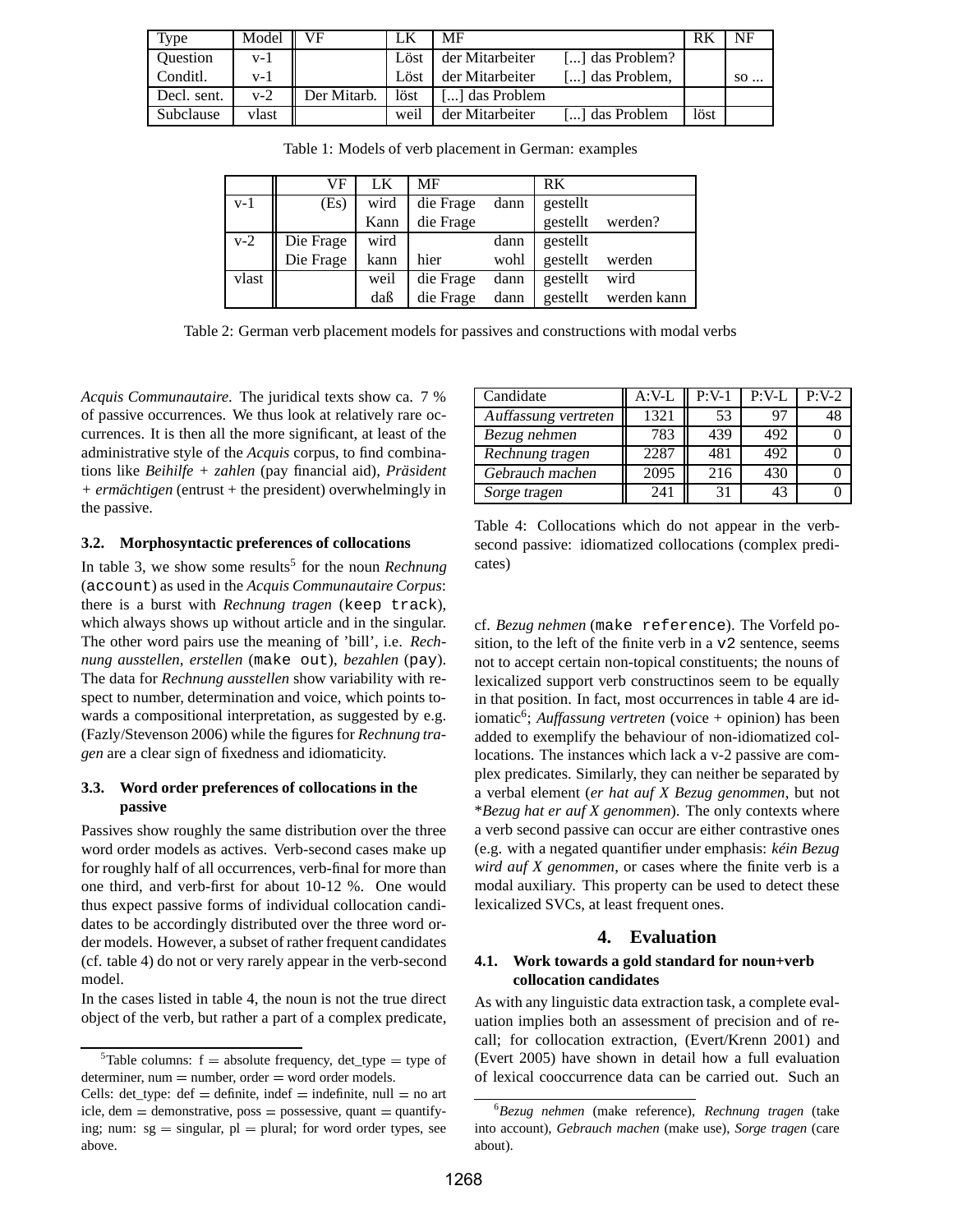```
MACRO passive_verb-final(0)
1 (
2 [pos = "(KOU(S|I)|PRELS)"]
3 \mid \cdot \mid \cdot4 <np>
5 @[!pp & !ap & _.np_f not contains "ne" & _.np_f not contains "pron"
6 \qquad \& \_.\text{np\_f not contains "meas" & \_.\text{np\_h} != "@card@"]7 [!pp & !ap & _.np_f not contains "ne" & _.np_f not contains "pron"
8 & _.np_f not contains "meas" & _.np_h != "@card@"]*
9 </np>
10 [!np & pos != "(\$.|KOUS|VMFIN)"]*
11 [pos = "V.*"]*
12 [pos = "VVPP"]
13 [lemma = "(werden|sein)"]
14 [pos = "V.*"]*
15 [pos = "(\S, |KON)"]16 )
17 within s
```
Figure 1: Sample query for the extraction of noun+verb collocation candidates in passive subclauses

| f    | n lemma  | v lemma    | det type | num | active passive | order |
|------|----------|------------|----------|-----|----------------|-------|
| 5    | Rechnung | ausstellen | def      | Sq  | passive        | vlast |
| 4    | Rechnung | ausstellen | indef    | Sq  | active         | vlast |
| 4    | Rechnung | ausstellen | def      | Sq  | active         | vlast |
|      | Rechnung | ausstellen | def      | Ρl  | active         | vlast |
|      | Rechnung | bezahlen   | indef    | Sq  | passive        | vlast |
|      | Rechnung | erstellen  | def      | Sq  | active         | vlast |
|      | Rechnung | erstellen  | def      | Sq  | passive        | vlast |
| 1387 | Rechnung | tragen     | null     | Sq  | active         | vlast |
| 262  | Rechnung | tragen     | null     | Sq  | passive        | $v-1$ |
| 136  | Rechnung | tragen     | null     | Sq  | passive        | vlast |
| 10   | Rechnung | tragen     | def      | Sq  | active         | vlast |

Table 3: Collocation candidates with Rechnung (account) and their morphosyntactic preferences

evaluation necessarily has to rely on a gold standard corpus; for (adjacent) pairs of attributive adjectives and nouns, (Evert/Krenn 2001) used manually annotated lists of candidate data. For verb+complement pairs, a detailed recall analysis would require a full (manually corrected) parse.

As we are in addition interested in the morphosyntactic properties of the collocation candidates extracted, a gold standard corpus should also include annotations of this kind. We are working on the creation of a data set of this kind, which should contain the following types of annotations:

- Collocation: yes or no  $(col1=+|-);$
- Base lemma, collocate lemma: annotated to ease the comparison with the database of results  $(bs=...,$  $ct = . . .$ );
- Active/passive

(ap=a|prespart|ps|pw|pzu|hzu|perfpart): active, active/present participle, "haben ... zu"; passive/sein, passive/werden, passive/zu, past participle;

 Syntactic function of NP/PP (na |nd |nn |np |nrefl |nil): object, indirect object (dat), subject, PP (with prep), reflexive, nil.

Individual annotations are given as features of the XML encoding as shown in (1). We expect a first set of ca. 1000 annotated sentences to be available by mid-2008. Ad interim, we can only evaluate the precision of our tools.

 $(1)$  $\leq$ s snum=3 vn=na ap=a coll=+ bs=Taetigkeit ct=ausueben Die Agentur übt ihre Tätigkeit ausschließlich im Hinblick auf das Gemeinwohl aus.  $\lt$ /s $>$ 

### **4.2. Evaluating morphosyntactic property extraction**

As the tools consist of several components and are conceived to identify not only significant lexical cooccurrences, but also their morphosyntactic properties, it makes sense to evaluate both these functions, separately. We have evaluated the following components:

• Identification of word order models ('w.o.' in table 5)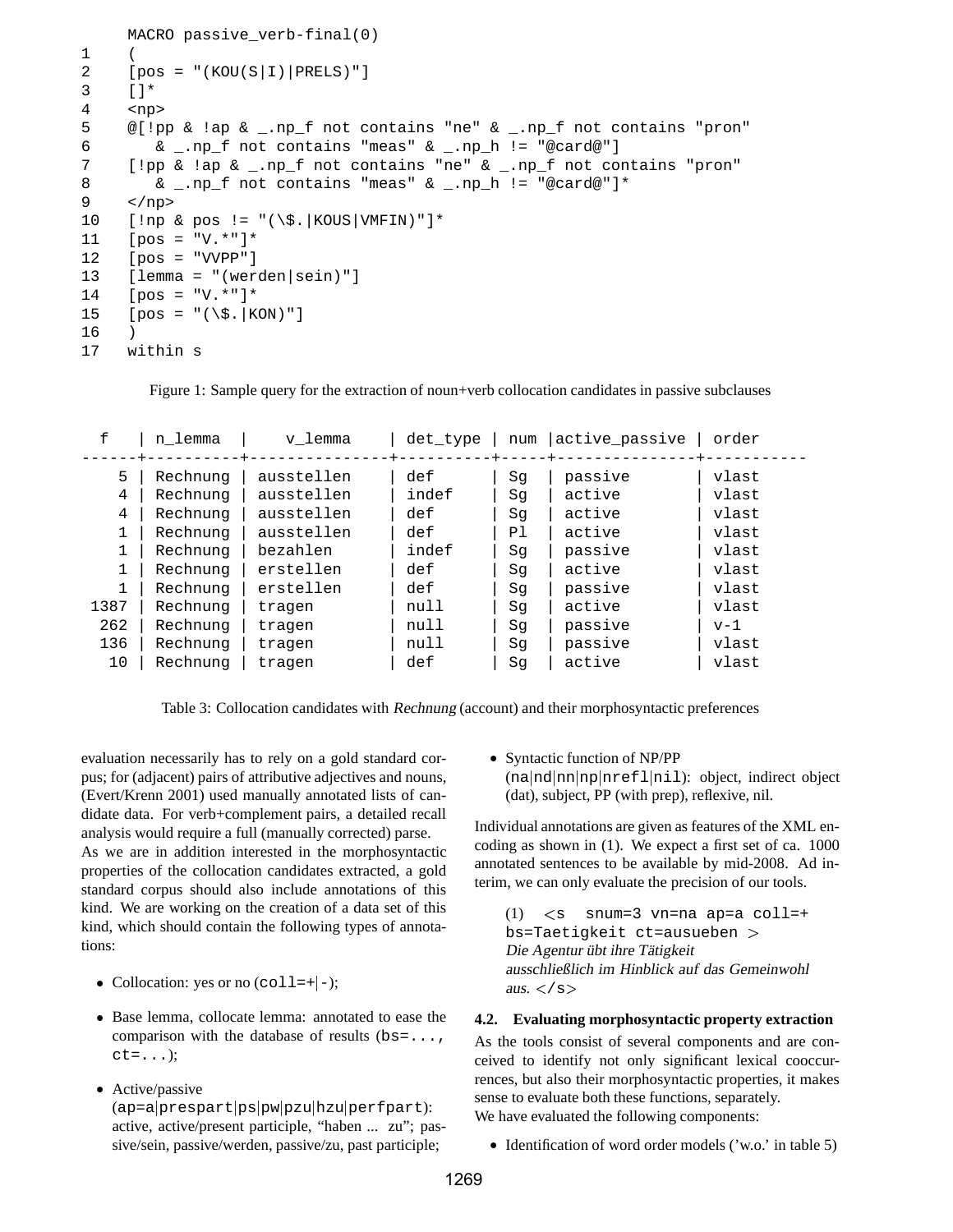- Identification of active vs. passive under the verbsecond and verb-final word order model ('a/p');
- Identification of the correct chunk size to determine noun+verb collocation candidates ('chu');
- Identification of syntactically well-formed verb+complement groups (with accusative or dative complements, 'v+c.').

For the evaluation we used small samples of three times fifty sentences randomly picked from our results database; the results were created from the 1992/93 issue of the *Frankfurter Rundschau*. The three subsets concern sentences classified as follows by our system:

- verb-second, passive;
- verb-final, active;
- verb-final, passive.

The results are given in percentages, in table 5.

| context type          | W.O.  | a/p.  | chu.  | $V + C$ . |
|-----------------------|-------|-------|-------|-----------|
| verb-second, passive  | 100.0 | 100.0 | 96.0  | 96.0      |
| verb-final, active    | 56.0  | 98.0  | 100.0 | 88.0      |
| verb-final, passive   | 100.0 | 84.0  | 100.0 | 80.0      |
| complete set, average | 85.3  | 94.0  | 98.7  | 813       |

Table 5: Precision values for the identification of word order, active/passive, chunk size and verb+complement candidates, for selected result subsets

A first observation is that actives seem to cause more problems than passives. With respect to the word order classification, this is due to the fact that the tools mistakenly count many constructions with a verb-second modal or tense auxiliary into the verb final class (example: er wird nicht nur das Umweltamt übernehmen, 'he will not only take over the office for environmental affairs'); this does not affect the correctness of the extraction of the verb+complement pairs, but it leads to a misclassification with respect to word order.

The relatively low figures for the identification of verb+complement pairs are due to two types of phenomena which are rather hard to cover in a setup without full parsing and detailed lexical resources, and which show the limitations of our approach based on flat annotations and slim preprocessing:

 complex nominal phrases with embedded prepositional phrases the attachment of which can not be calculated in the tool setup: for example, in the sentence [...] ob er Funktionen in einer der DDR-Parteien oder Massenorganisationen innegehabt hatte ('whether he had had a function in one of the DDR parties or mass organizations'), the verb+complement pair Funktionen innehaben ('have functions') should be identified. Due to a chunking problem with the coordinated PP, the tool identifies  $*$  Massenorganisation innehaben as a candidate.

 $\bullet$  complex predicates which are part of verb+complement groups: the sentence das Arbeitsleben wird anhand unzähliger Utensilien in Erinnerung gerufen ('countless objects remind of workers' life', lit. 'workers' life is with countless objects brought-into-remembrance') should produce the verb+complement pair Arbeitsleben <sup>+</sup> in Erinnerung rufen; as there is no lexical information about the multiword in Erinnerung rufen, we get  $#$  Arbeitsleben rufen as a result. The same phenomenon occurs with predicative constructions like gerecht werden ('satisfy'), höher schrauben ('increase'), where only the verbal part of the construction is presented as part of the verb+complement group.

Our figures are somewhat lower than those reported by (Ritz 2006) for the identification of morphosyntactic features in prenominal participles. She reports a chunking quality of 96 to 99.5 % for this specific construction, and 99% precision in the identification of singular/plural, determination etc. within noun groups in prenominal participles. Ritz' work concentrated on a construction from which it is possible to extract these data with a very high precision, as much less variation is to be expected than in full sentences.

## **4.3. Evaluating the extraction of collocation candidates**

We also have carried out a precision evaluation of the extraction of collocation candidates. This evaluation was done in the framework of the project Collocations en Contexte, on data extracted from the Acquis Communautaire corpus.

We analyzed two samples:

- 1. the 500 and the 774 most frequent verb+complement candidates (by lexical types);
- 2. the 2338 verb+complement candidate types for the 619 most frequent nouns of the Acquis Communautaire corpus, with a cooccurrence frequency of at least 4 7 .

The candidates were evaluated according to the following classification:

- true positives:
	- **–** complex predicates (e.g. Bezug nehmen ('make reference'));
	- **–** collocations (e.g. Zeugnis ausstellen ('make out + certificate')) which are regularly used in general language;
- syntactically valid verb + complement groups with a sublanguage-specific meaning (conceptual collocations): e.g. pH-Wert einstellen ('set pH value');
- true negatives: irrelevant ad hoc combinations and misclassified verb + subject cooccurrences.

 $7$ We took the 1000 most frequent nouns and extracted all cooccurrence data for these; by considering only those collocation candidates which occurred at least 4 times, the set was reduced to 619 nouns.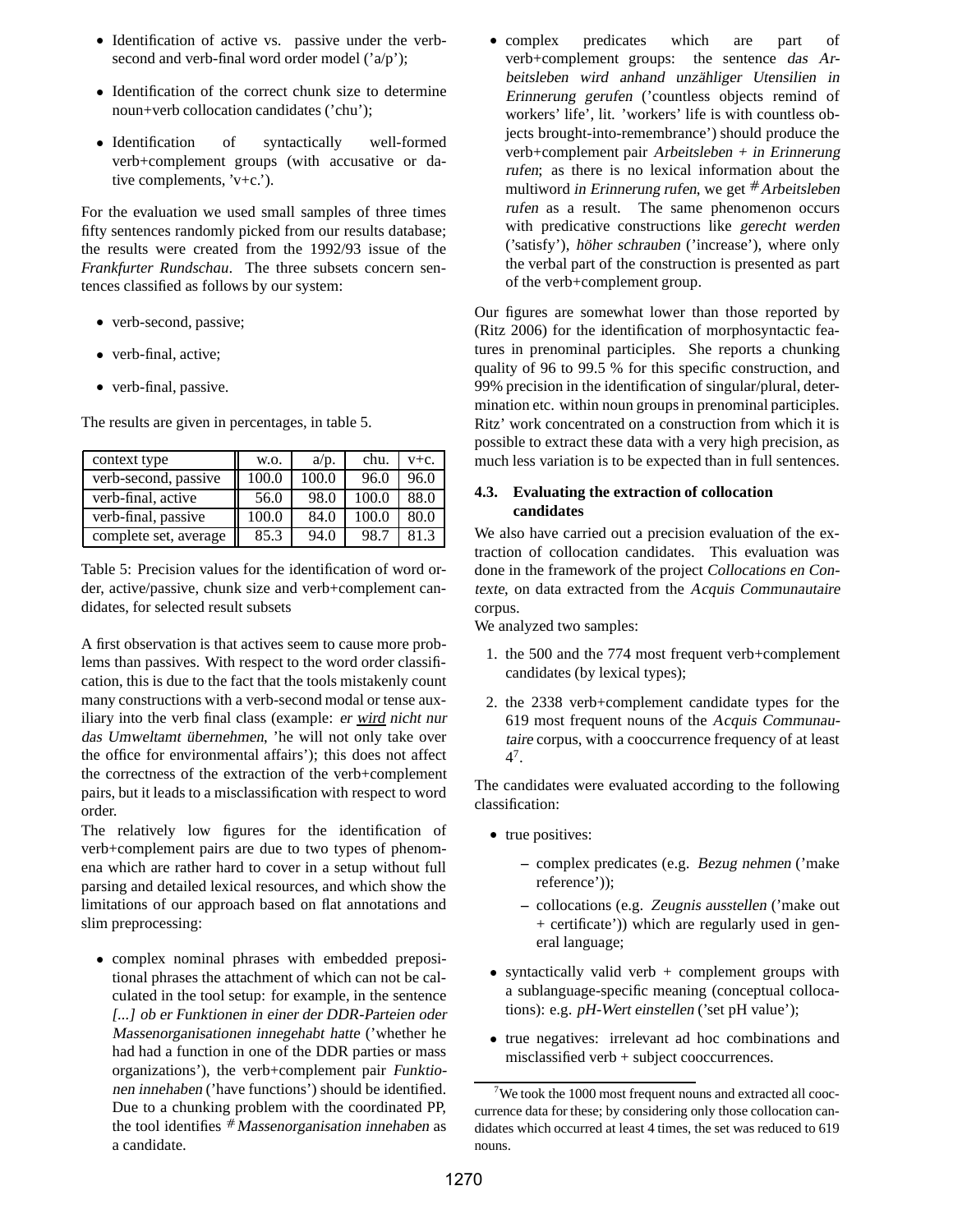The results obtained on set 2 are given in percentages in table 6.

| Criteria                         | set 2  |
|----------------------------------|--------|
| True positives $+$ sublang. coll | 68.9%  |
| - True positives                 | 20.5 % |
| $--$ Complex predicates          | 2.1 %  |
| $-$ - Collocations               | 18.4 % |
| - Sublanguage collocations       | 48.5%  |
| True negatives:                  | 31.0 % |
| $-$ subject + verb               | 7.8%   |
| – other                          | 23.2 % |

Table 6: Evaluation results for verb+complement candidates in the Acquis Communautaire corpus

Due to the rather restrictive view on true positives adopted in the framework of the evaluation, the overall amount of true positives obtained is rather low; if the sublanguage specific combinations extracted by the tool are however added, the overall performance of the tool is quite acceptable.

As far as the smaller set 1 is concerned, we carried out a comparison of our tools with a baseline constituted by the top 500 candidates by log likelihood extracted by the statistical extraction tool presented in (Todirascu et al. 2008). We arrive at 44.6 % correct candidates in the top 774 candidates, whereas the statistical tool only provides 31.4 % true positives. The latter only relies on pos-tagging, constant distance between noun and verb and on the log likelihood value of the pairs.

The discrepancy between only 20.5 % true positives in set 2 and over 40 % in set 1 can be explained by the high frequency of the complex predicates and of the general language collocations (both predominantly found in the top 774 candidates), and, conversely, the large amount of lower frequency sublanguage-specific combinations, which makes up for almost half of the data of set 2. Thus, as the Acquis Communautaire corpus is highly specialized, the present figures should be interpreted with care, as far as their generalizability to other corpora is concerned.

# **5. Conclusions**

We have presented and partially evaluated a set of extraction procedures for collocations and their morphosyntactic preferences, especially for the active vs. passive voice. The tools rely on tokenized, tagged, lemmatized and chunked text, but don't require full parsing. The precision achieved is acceptable, but the use of rather constrained contexts (verb-last active sentences) reduces the recall. As we aim at providing lexicographers with data for dictionary enhancement, emphasis is on precision, as a high precision alleviates their task of removing false positives.

The tools produce useful data about the use of collocations in the passive and clearly signal idiomatized collocations (complex predicates) which do not figure in v-2 passives, thereby providing a partial (low recall) recognizer for such non-compositional constructions.

In the future, we intend to finalize the suggested test set for recall evaluation. We will then experiment with a full parsing based collocation extractor and compare the performance of both approaches. As our tools allow us to extract

the morphosyntactic properties of noun+verb-collocations with reasonable quality, we will use the data produced by the tool to further analyze morphosyntactic fixedness phenomena, in order to better understand their correlation with semantic opaqueness and idiomaticity. Furthermore, we will use the tools to learn more about the interaction between collocations and syntactic subcategorization.

# **6. References**

- Sabine Bartsch: Structural and functional properties of collocations in English, A corpus study of lexical and pragmatic constraints on lexical co-occurence, (Tübingen: Narr), 2004
- Ted Dunning: "Accurate Methods for the Statistics of Surprise and Coincidence", in: Computational Linguistics, 19/1 (1993): 61 – 74
- Stefan Evert, Brigitte Krenn: "Methods for the Qualitative Evaluation of Lexical Association Measures", in: Proceedings of the 39th Annual Meeting of the Association for Computational Linguistics, Toulouse, France, 2004
- Stefan Evert: "The Statistical Analysis of Morphosyntactic Distributions", in: Proceedings of the 4th International Conference on Language Resources and Evaluation (LREC 2004), Lisbon, (Lisbon: ELRA), 2004: 1539 – 1542
- Stefan Evert: The Statistics of Word Cooccurrences: Word Pairs and Collocations, Ph.D. thesis, Institut für maschinelle Sprachverarbeitung, University of Stuttgart, available from http://www.collocations.de/phd.html, 2004, published 2005; software:

http://www.collocations.de/software.html

- Stefan Evert: "The CQP Query Language Tutorial (CWB version 2.2.b90)", ms. (Stuttgart: IMS), 2005
- Afsaneh Fazly, Suzanne Stevenson: "Automatically constructing a lexicon of verb phrase idiomatic combinations", in: Proceedings of the 11th Conference of the European Chapter of the Association for Computational Linguistics, EACL-2006, (Trento/New Brunswick: ACL) 2006: 337 – 344
- Ulrich Heid, Dennis Spohr, Julia Ritz, Christiane Schunk: "Struktur und Interoperabilität lexikalischer Ressourcen am Beispiel eines elektronischen Kollokationswörterbuchs", in: Georg Rehm, Andreas Witt, Lothar Lemnitzer (Hrsg.): Datenstrukturen für linguistische Ressourcen und ihre Anwendungen - Proceedings der GLDV-Jahrestagung <sup>2007</sup>, (Tübingen: Gunter Narr Verlag), 2007: 313 – 322.
- Hannah Kermes: Offline (and Online) Text Analysis for Computational Lexicography, Diss., Stuttgart, (Stuttgart:  $IMS$ ),  $2003$  [= AIMS, 9:3]
- Brigitte Krenn: The Usual Suspects: Data-Oriented Models for Identification and Representation of Lexical Collocations, (Saarbrücken: German Research Center for Artificial Intelligence and Saarland University), 2000, [= Dissertations in Computational Linguistics and Language Technology, Volume 7]
- Jonathan Crowther et al.: Oxford Collocations Dictionary for Students of English, (Oxford: Oxford University Press), 2002